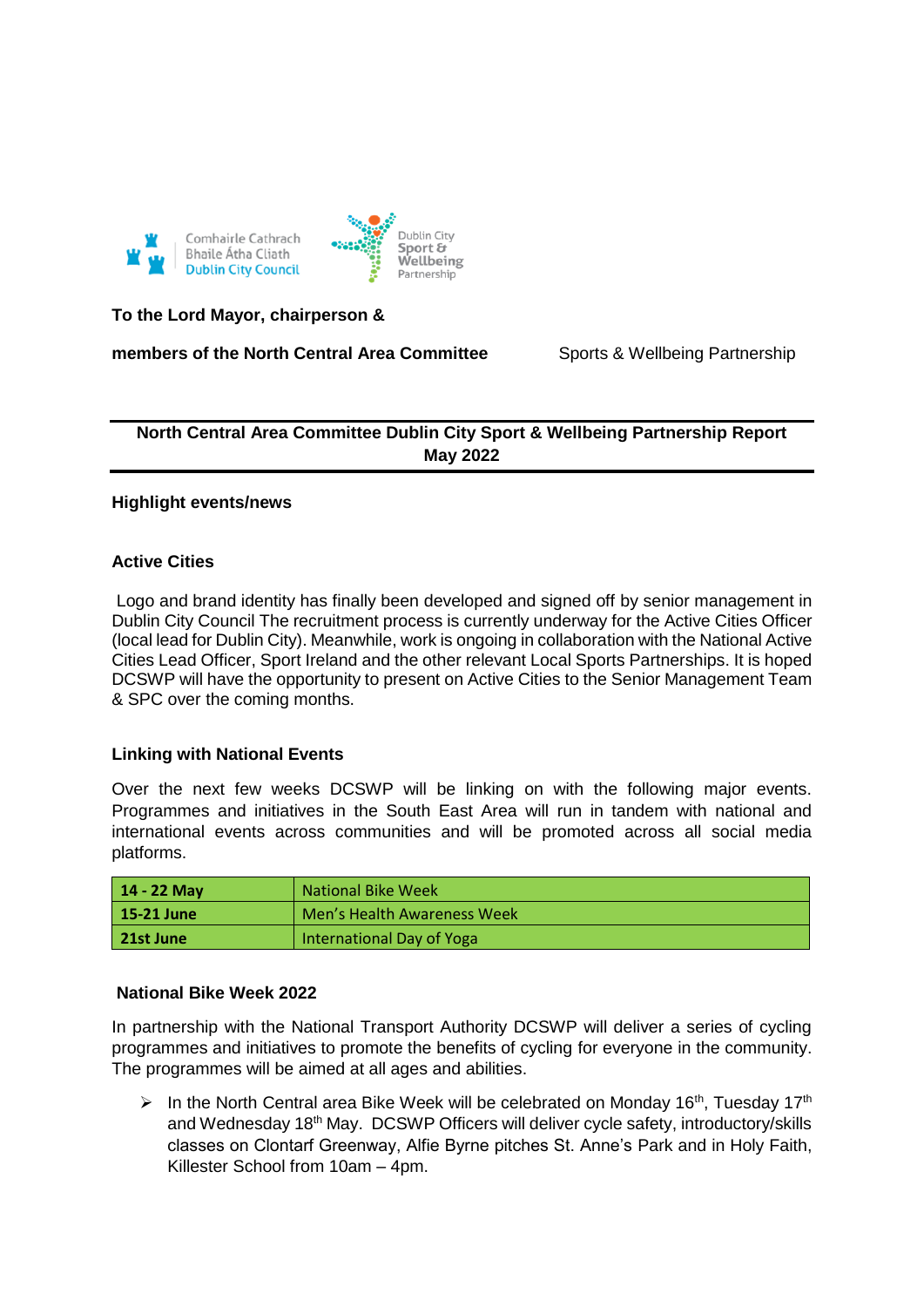# **Women In Sport - VHI Women's Mini Marathon**

DCSWP, in partnership with our Athletics Officers, is supporting women who have registered for the VHI Women's mini marathon by providing training programmes in the lead up to the main event on 5<sup>th</sup> June

 $\triangleright$  In the North Central area training sessions are taking place every Monday from 6.30pm in Edenmore Park and in May Park, Donnycarney every Tuesday from 12.30pm.

# **DCSWP Virtual HUB**

The official launch of the DCSWP Virtual HUB is imminent. The HUB was initially created to support virtual deliver of the 2021 Change for Life programme and over the past 12 months has undergone development in partnership with Titan Experience. While the Hub will be an invaluable resource in terms of enhancing service delivery, it will not replace face to face programmes in communities. Its purpose will be to promote the work we do, provide up to date information and give platforms to programmes while linking to all DCSWP social media platforms.

Details on all programmes can be found by contacting officers/DCSWP admin staff on the contact details outlined at the end of the report or online at:

- > Twitter: @dccsportsrec
- Facebook: [DublinCitySportandWellbeing](https://www.facebook.com/DublinCitySportandWellbeingPartnership/)
- $\triangleright$  Instagram: @dublincitysportandwellbeing
- Dublin City Sport & Wellbeing Partnership Virtual Hub: [dcwsphub.ie](http://www.dcswphub.ie/) (official launch TBC in January).
- Email: [sports@dublincity.ie](file://///dccdata/cande/Shared/EandC/Sport%20&%20Wellbeing%20Partnership/Communications/Area%20Committee%20Reports/Reporting%202022/South%20East%20Area/sports@dublincity.ie)

# **DCSWP Strategic Review**

Development of new strategy to align with 2022 City Development Plan and upcoming Local Sports Plan. The new Sport Ireland strategy for the LSP network across the country (currently in development) will also impact upon our own strategic review. Strategic review of all sports services to be carried out independently by an external consultant. Estimated timeline for review 3-6 months in total.

# **DCSWP Governance Code**

Work is ongoing around strengthening the mechanisms of the DCSWP Advisory Board in addition to other key requirements of the Code. Declaration of compliance anticipated for Q3 2022.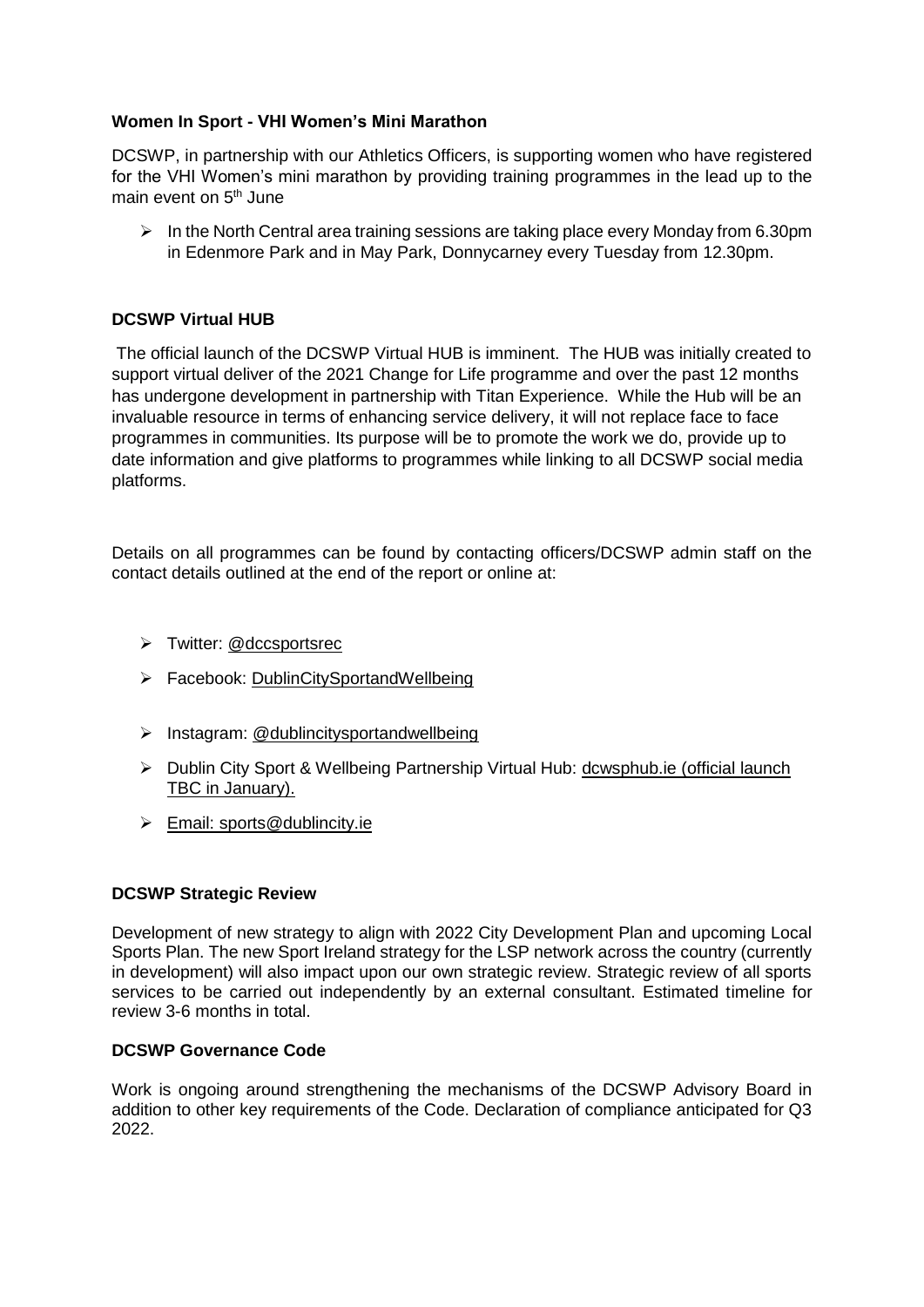# **North Central Area Programme Highlights May/June**

# **Older Adults**

- $\triangleright$  The Walking Football males' active retired group programme continues for the next period every Wednesday from 2pm in Rockfield Park, Artane and Monday from 10am in Priorswood Park, Coolock. Programmes are delivered in partnership with North Central area FAI Football Development Officers.
- $\triangleright$  The Edenmore Yoga programme aimed at older adults' age 55-80 years will be delivered every Friday in St. Monica's Youth Centre, Coolock.
- $\triangleright$  The 'Circle of Friends' Chair Aerobic programme continues every Thursday from 10am.
- $\triangleright$  The Priorswood Older Adult multi-sports day takes place on 24<sup>th</sup> May.
- $\triangleright$  The Donaghmede Men's Shed walking programme will be delivered every Wednesday from 10am across various locations during May and June.
- $\triangleright$  Men's Shed Football continues in partnership with the NCA FAI Development officer throughout May and June.
- $\triangleright$  The NCA Hillwalking Older Adult event will take place on 31<sup>st</sup> May in the Dublin Mountains and is delivered in partnership with Ballyfermot Adventure Centre.
- $\triangleright$  The Fitness and Flexibility male active retired group programme will continue for the next period every Tuesday from 10.30am in Rockfield Park, Artane. The programme is delivered in partnership with the HSE.
- $\triangleright$  Aqua Aerobic programmes continue over the next period every Tuesday at 2.15pm and Thursday at 11 am in Coolock swimming pool. This programme is aimed at older adults' age 55+ years. (Mixed).
- The Priorswood Pastoral Chair Aerobics programme continues every Wednesday from 10.30am in Priorswood Pastoral Centre (mixed).
- The Clontarf Chair Fit programme continues in St. Gabriel's Hall, Clontarf. This programme is aimed at older adults' age 65-80 years (mixed).
- The Ballybough Chair Fit programme continues in Ballybough Youth and Fitness Centre. This programme is aimed at older adults' age 65-80 years (mixed).
- $\triangleright$  The Older Adult Badminton programme is aimed at Active retirement groups in the Artane area (males). The programme is delivered in Artane Beaumont Family Recreation Centre every Tuesday from 10am.

# **Thrive – Adults with Mental Health Difficulties**

The Woodland for Health walking programme is targeted at adults with mental health difficulties age 18+ years (mixed). Walks continue place in various locations NCA every Thursday from 10am. The programme will conclude with a final walk in Howth in the next few weeks.

# **Sport Inclusion and Integration Update**

Please refer to the April report for ongoing programmes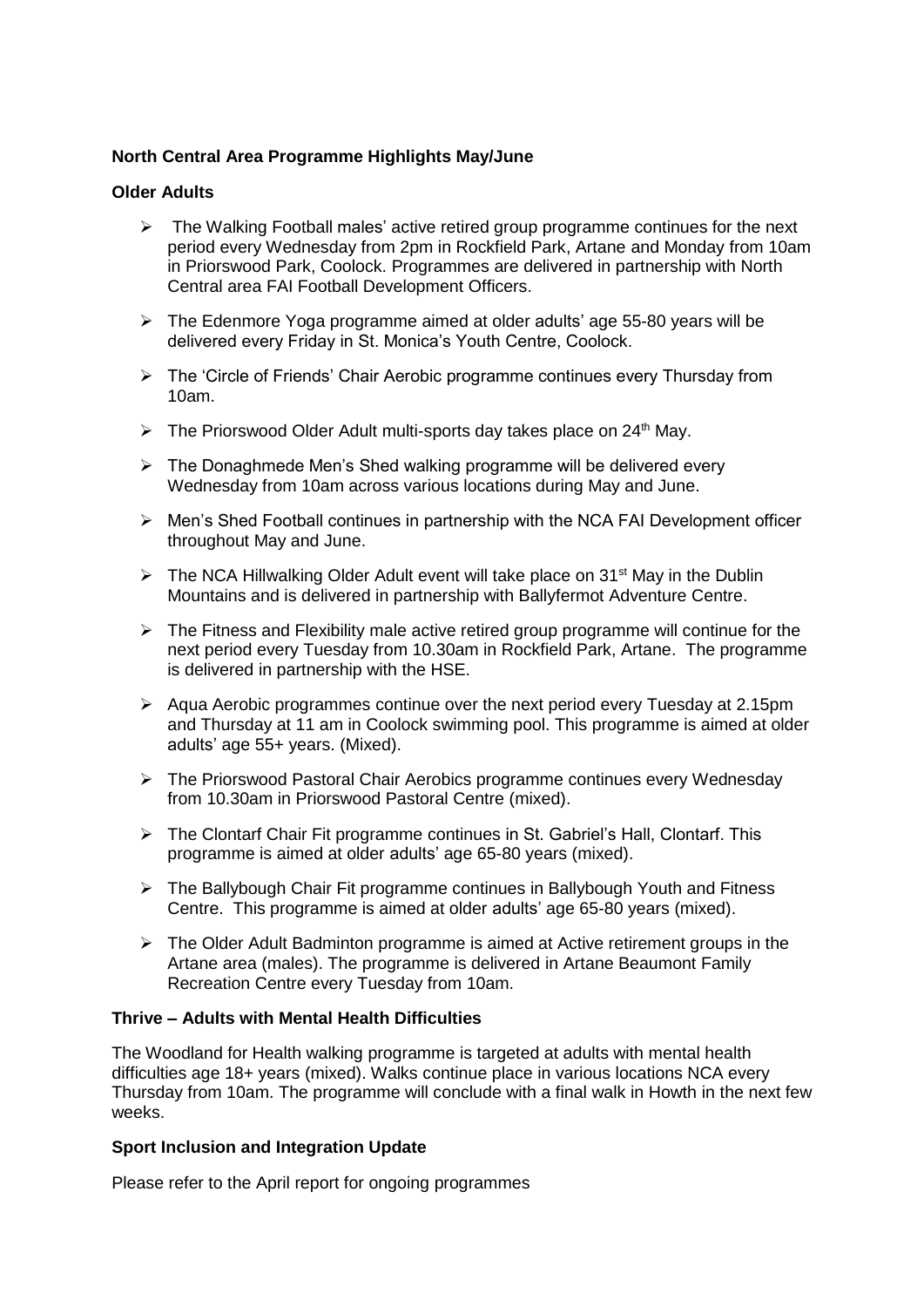#### **Underactive Adults/Communities**

.

- $\triangleright$  The Get Dublin Walking programme is targeted at adults (mixed). In Artane/Coolock the programme continues every Monday at 10am in McCauley Park, in Edenmore every Monday and Wednesday at 11am in Edenmore Park and in Ellenfield Park, every Thursday from 10am.
- $\triangleright$  Couch to Parkrun 5k programmes continue over the next period. Programmes are delivered in partnership with DCSWP Co-funded Athletics Ireland Officers. In the NCA, the Couch to Parkrun programme is delivered every Monday from 12.30pm in Maypark, Donnycarney. The programme is targeted at adults' age 18+ years (mixed). The eight week programme supports participants to take up walking or running and build up sufficient fitness levels to complete a 5k walk or run.

#### **Youth At Risk - 10-21 years. (Aimed at providing viable opportunities for young people to stay active and mitigate anti-social behaviour)**

- $\triangleright$  Hell and Back training camps will be provided in the area in the lead up to the main event in summer 2022. The camps are targeted at young people age 10-14 years. Full details TBC.
- $\triangleright$  The Active Schools programme continues during May. In the NCA a multi-sport programme will be delivered in Scoil Áine, Raheny.

# **DCSWP North Central Area Co-Funded Highlights May/June**

# **Athletics in the Community**

- $\triangleright$  Athletics Officers will continue to assist DCSWP Officers in the delivery of school programmes in the lead up to summer programmes including Hell and Back. Summer camps are in the planning stages.
- As reported above DCSWP Co-funded Athletics Officers are supporting VHI Women's mini-marathon participants in the area.

# **Boxing in the Community**

The *Startbox* Initiative, a partnership between the IABA and Dublin City Sport & Wellbeing Partnership, represents an ideal way for young people aged 10 – 17 years to first engage with amateur boxing, Ireland's most successful Olympic sport. The programme is structured into Bronze (non-contact), Silver and Gold phases. The bronze phase focuses on general strength & fitness, method and technique.

Startbox Bronze programmes continue over the next period in the following NCA schools:

# **Primary Level:**

- $\triangleright$  St Eithne's, Edenmore every Thursday from 1pm targeted at females 9-10 years.
- St Educate C, Edenmore every Tuesday from 1pm targeted at names of rely sease.<br>
> St Malachy's, Edenmore every Tuesday from 1pm targeted at males 9-10 years.
- $\triangleright$  Our Lady Immaculate, Darndale every Monday from 1pm target at students' age 11-13 years (mixed).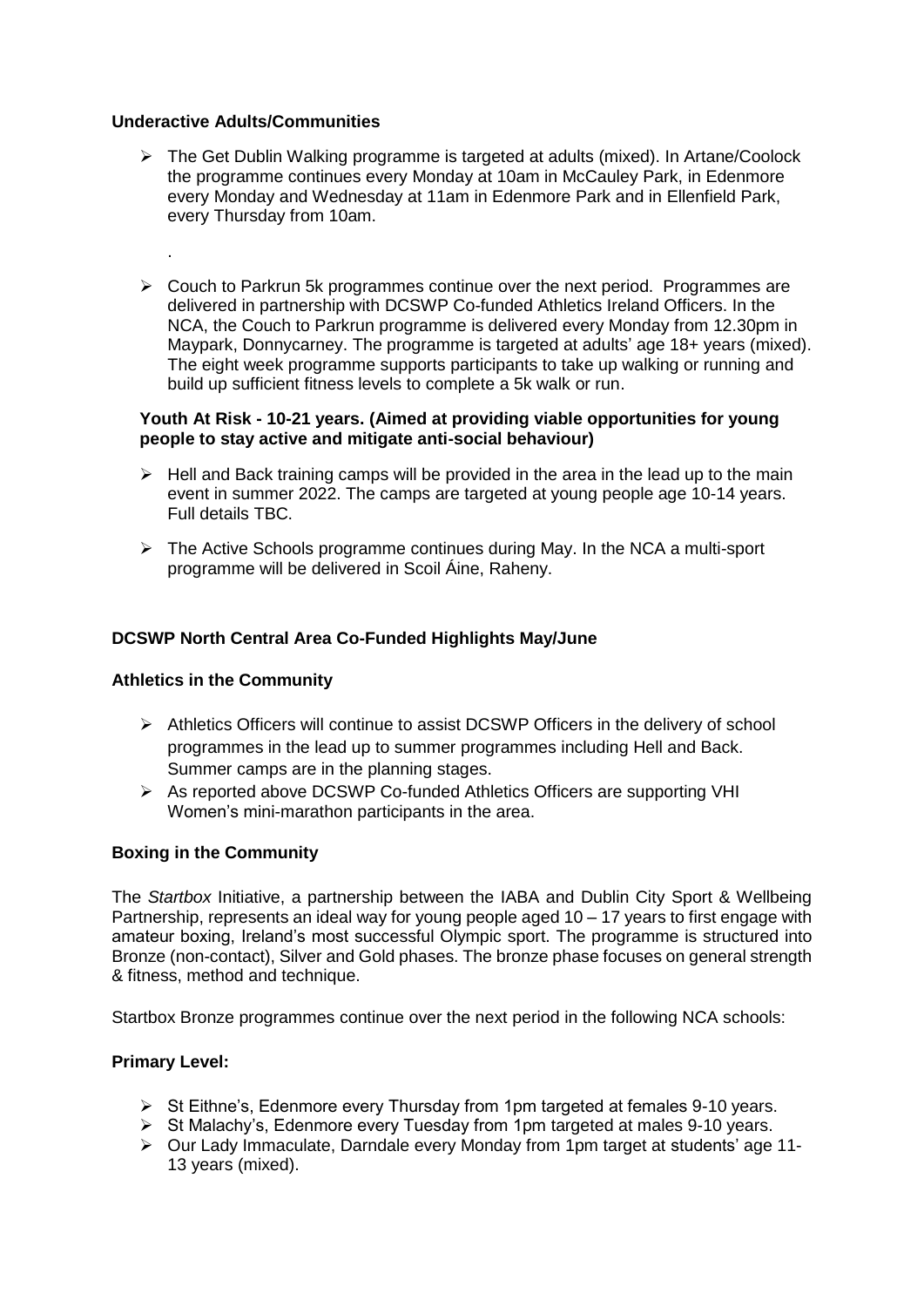- $\triangleright$  St. Benedict's & St. Mary's, Raheny every Wednesday from 1pm targeted at students age 8-10 years (mixed).
- $\triangleright$  St Ciaran's, Donnycarney every Friday from 1pm target at males age 11-13 years.

# **Secondary Level:**

 $\triangleright$  St Fintan's, Clontarf every Monday from 1pm targeted at males age 15-17 years.

# **Cricket in the Community**

Cricket schoolyard sessions will be delivered in the following NCA primary schools over the next period:

- Scoil Assam, BNS, Clontarf/Raheny every Thursday from 1-2.30pm
- ▶ Scoil Mobhi NS, (mixed) every Tuesday from 11am -12.30pm

Provincial coaching sessions for young people age 9-18 years (mixed) continue in Clontarf. Schoolyard and Table Cricket (Disability) sessions continue to be delivered in schools across the NCA.

# **Football in the Community**

- $\triangleright$  The Girls Centre of Excellence Programme continues in partnership with DCSWP FAI Development Officers and Athletic Union League every Wednesday from 6pm aimed at young female football players in the area age 11-15 years.
- $\triangleright$  Football Development Officers continue to support clubs in the NCA by delivering online and in-person best practice PDP 1 and safeguarding courses for club members.

# **Rowing in the Community**

The Get Going Get Rowing secondary school indoor programme continues on a citywide basis.

# **Rugby in the community**

Rugby Development Officers continue to engage with schools in the NCA area via the following programmes;

 $\triangleright$  Rugby training in St. David's CBS, Artane aimed at U14 level continues in March.

The Aldi Play Tag Rugby programme also continues in the following NCA primary schools:

- $\triangleright$  St. David's BNS, Artane every Thursday targeted at 5<sup>th</sup> and 6<sup>th</sup> class students.
- Scoil Áine GNS, Raheny every Friday targeted at  $5<sup>th</sup>$  and  $6<sup>th</sup>$  class students.
- Scoil Assam BNS, Raheny every Friday targeted at  $5<sup>th</sup>$  and  $6<sup>th</sup>$  class students.
- St John of God GNS, Artane every Monday targeted at  $3<sup>rd</sup> 6<sup>th</sup>$  class students.

The Aldi Play programme concludes in March with a rugby inter-school blitz in Clontarf RFC.

Following its conclusion the NCA Rugby Development Officer will continue to engage with schools. For details of school and Easter programmes please contact DCSWP Rugby Development Officer Juliet Short at [juliet.short@leinsterrugby.ie](file://///dccdata/cande/Shared/EandC/Sport%20&%20Wellbeing%20Partnership/Communications/Area%20Committee%20Reports/Reporting%202022/North%20Central%20Area/juliet.short@leinsterrugby.ie)